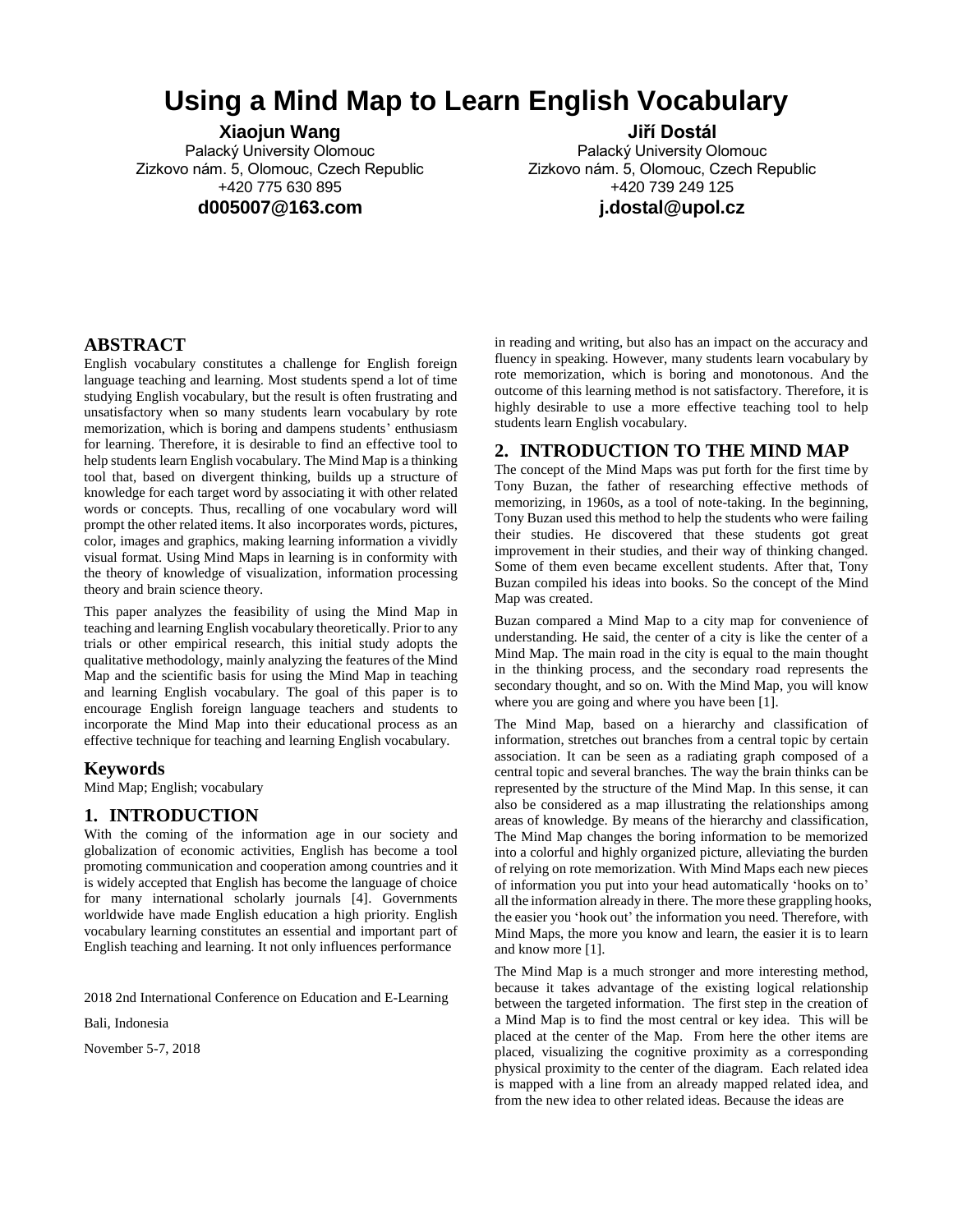related, this method is particularly useful for logically minded students who have difficulty with simple rote memorization. A Mind Map is the easiest way to put information into your brain and to take information out of your brain [1]. Since most foreign languages are taught using memorization as an integral part of the learning process, students for whom memorization is a problem are traditionally at a great disadvantage when forced to use this learning style (rote memorization). The Mind Mapping method can help present vocabularies learned and to be learnt in a logical and related matrix, so what was once their weakness can become their strength. Buzan summarized the benefits of using the Mind Maps: The Mind Maps can inspire interest in students, make lessons and presentations more spontaneous, flexible, creative and enjoyable, give the students a deeper understanding of the subject. They can help you relate your own knowledge to those expressed in books, lectures and presentations [1]

## **3. METHODOLOGY**

This paper explains that the Mind Map can be an effective technique for teaching and learning English vocabulary. Qualitative methodology [2] is adopted in this study, mainly by analyzing the features of the Mind Map and the feasibility of using the Mind Map in teaching and learning English vocabulary. The adopted analysis procedure includes description of the Mind Map, interpretation of the features of the Mind Map, discovery of the feasibility of using the Mind Map in teaching and learning English vocabulary and summary. The theoretical frameworks suited for the topic under discussion are also chosen for the analysis.

# **4. THEORETICAL FRAMEWORKS 4.1 Information Processing Theory**

Learning is closely related to memory. Forgetting, to some extent, is due to not finding the connections to the information stored somewhere in the mind. If we process information at a deep and meaningful level and then retain it in our cognitive network, it will be much easier to retrieve it when needed, as there are many cues which constitute facilitators for retrieving. The more paths between the ideas, and the more comprehensive the cognitive map of related ideas, the greater the chance of finding one of these relationships, and through this related idea remembering the needed word. With the creation of numerous connections, the likelihood of recalling none of them decreases exponentially. Totally forgetting an item with so many connections becomes quite unlikely. In the levels of processing, the deeper the level at which an item is processed, the better the memory because the memory trace is more ingrained [5]. Take memorizing English vocabulary as an example, if someone with weak memorization ability attempts to process a vocabulary word on the surface level, for instance, by just memorizing its spelling and meaning, it will be forgotten quickly. However, if he processes each word as part of a cognitive network of related ideas at a deep level, then both retention and functionality is greatly enhanced. For instance, suppose we map the word "orange", we can process it by thinking it belongs to the category of fruit, its color, visualizing it in the store and in his meals, and the memory of how it tastes, then the word will become an integral part of his active vocabulary.

In sum, the deeper we process the information we receive through our senses, the longer it will stay in our memory. This can explain why some students can spend a lot of time memorizing vocabulary, but still not have satisfactory results. The Mind Map is a manifestation of processing information at a deep level as it builds up information associated with the key words. Forming associations between bits of knowledge helps to facilitate their

acquisition and storage in memory [5]. In addition, the Mind Map deals with information in a well-organized way. It always stretches out branches from a central topic, and sub- central topics are orderly structured around the central topic. Organized material improves memory because items are linked to one another systematically. Recalling of one item prompts recall of the items linked to it [5].

#### **4.2 Knowledge Visualization Theory**

The concept of knowledge visualization was proposed by M.J. Epper & R.A. Burkhard for the first time in 2004. Visualization is a means enabling complicated information and insights to be understood easily and quickly as well as a tool capable of transferring abstract information to concrete content. Knowledge visualization designates all graphic means that can be used to construct and convey complex insights [3]. Beyond the mere transfer of facts, knowledge visualization aims to transform insights, experiences, attitudes, values, expectations, perspectives, opinions and predictions, and this in a way enables someone else to reconstruct, remember and apply these insights correctly [3]. Representations of visualization are various, such as images, graphics, maps, animations, etc. Cognitive psychological studies have indicated that visual representation can help learners obtain and remember information faster and easier. In one study, adults were shown 2,560 photographic slides at the rate of one every 10 seconds. They were then shown 280 pairs of slides, one of which they had already seen, the other of which they had not. The adults had an 85-95 percent success rate of correctly identifying the slides they had already seen [1]. Instructional tools such as manipulations, audiovisual aids, and computer graphics can facilitate learning [5]. Knowledge visualization was initially applied in business management. Later on, it extends to educational field and plays an important role in teaching practice. The Mind Map is a visual representation because it incorporates colorful images, pictures and graphics, enabling the Mind Map to represent knowledge in a visual format. The concept of the Mind Map in teaching and learning is supported by the theory of knowledge visualization.

## **4.3 Brain Science Theory**

Roger Wolcott Sperry [6], an American neuropsychologist, who won Nobel Prize in Physiology and Medicine in 1981 for split-brain research substantiated that the human brain includes the left hemisphere of the brain and the right hemisphere of the brain. The left hemisphere of the brain is in charge of logic, language, judgement, reasoning, etc. And the right hemisphere of the brain is responsible for images, color, space, music, etc. The functions of the two hemispheres are different [8]. The left hemisphere of the brain undertakes logical thinking while the right hemisphere of the brain takes up thinking in terms of images or symbols. The right hemisphere of the brain is said to be able to store much more information than the left hemisphere of the brain does. Along with its powerful capacity, the right hemisphere of the brain is the source of creativity [7]. However, the majority of people are accustomed to logical thinking instead of thinking in images. Thus, for most people, the potentialities of the right hemisphere of the brain are not fully exploited. The Mind Map is a visual Map composed of line, color and graphics, which help activate the right hemisphere of the brain and bring the power of the two hemispheres into full play. The synergy of the two hemispheres in learning can improve learning efficiency.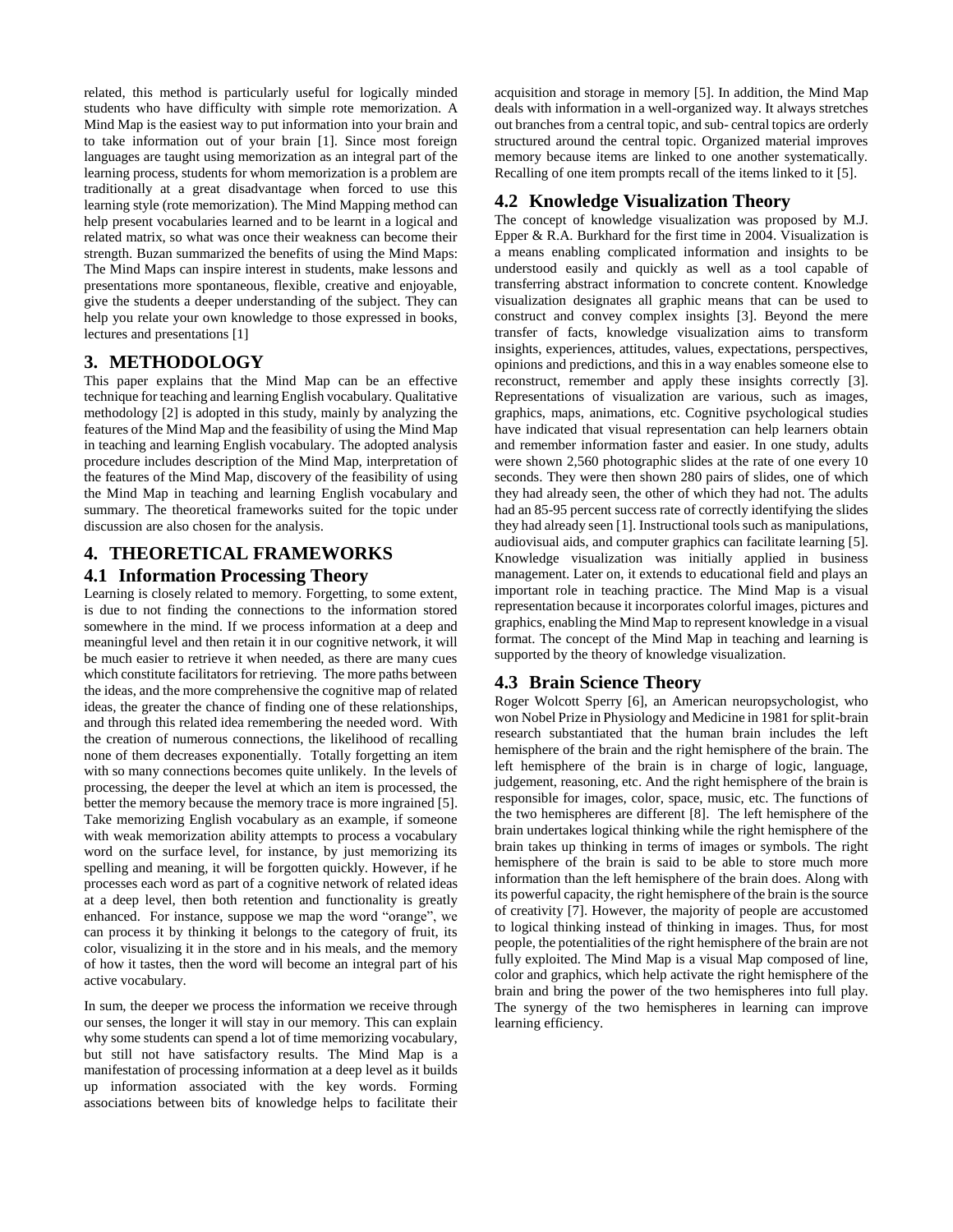# **5. APPLICATION OF THE MIND MAP IN LEARNING ENGLISH VOCABULARY**

Figure 1 is a Map about "weather". The first level of branches radiated from the central word ''weather'' are different kinds of weather. The second level of branches are description of character of the sunny weather and the snowy weather. This Map illustrates the process of thinking. When it comes to weather, we will easily associate it with different kinds of weather. The sunny weather brings us to recall hot or warm weather and the snowy weather makes us associate it with cold weather. From Figure 1, we can see some features of the Mind Maps:

First, a Mind Map contains a central word, nodes and line. The main word, which is positioned at the center of the whole Mind Map, is the topic being discussed and learnt. By associating topics related to the central word, the first level of subordinate words are introduced, which surround the central word. By linking the central word and the first level of subordinate words, several branches are formed. Then, from the first level of subordinate topics, the second level of topics are introduced, and so forth. In this way, a Mind Map can contain a central word and infinite sub-centered words. The sub-central words, other than the central word, are called nodes. The process of presenting the associated words put on the branches in the Mind Map is similar to the process of our brain thinking. In this sense, a Mind Map is like a tool recording the process of thinking.

Secondly, a Mind Map usually incorporates words, color, images and graphs, which make words easy to be remembered. It is a visual map as well as a thinking tool. The color, images and graphs can activate the right hemisphere of the brain, thus improving memory. Meanwhile, the color, images and graphs can vividly convey the meaning of the words. On top of that, they together constitute an effective means to differentiate the subtle distinction of meaning between two words.

Thirdly, Mind Maps are characterized by hierarchical structure, which is consistent with the character of logical thinking. In the process of constructing a Mind Map, we use divergent thinking to induce subtopics. This process enables the Mind Map to present things logically and structurally. It is in accordance with the way our brain accepts and assimilates that which surrounds us. By contrast, using linear notes (in the form of a list) is against the natural way of thinking, as it generates an idea, but then deliberately cuts it off from the ideas preceding and following it [1]. The continuous disassociation of each idea from its context hinders the natural thinking process, and increasingly reduces the probability of creativity and recall [1].

From the Mind Map of "weather'', we can see that the Mind Map is characterized by a hierarchical (although not vertical) structure. In the process of constructing a Mind Map, we proceed with divergent thinking and rearrange the unorganized knowledge in our brain in order to facilitate understanding and memorizing. With regard to English vocabulary acquisition, teachers can use the Mind Map to assist instruction. Vocabulary constitutes a challenge for students in English learning. By classifying vocabulary words, teachers help students get a deeper understanding of the meaning of words and the relationship among the words. This helps teachers save a lot of time and energy spent in explaining the words, and get twice the result with half the effort. Compared to rote memorization, this strategy of instruction improves teaching and learning efficiency. In addition, the Mind Map can also be used as a tool for assessment, helping teachers identify areas of strength and weakness in a student's knowledge. By asking students to make

a Mind Map about a certain topic, teachers will understand their grasp of the vocabulary. Meanwhile, teachers can also use the production of students' Mind Maps to promote classroom discussion, facilitating active learning.

On the other hand, students can also use the Mind Map to summarize individual structure of knowledge. With the upgrade of learning, the volume of their vocabulary expands. It is beneficial to vocabulary learning to review the old and the new vocabulary and find out their relationship, which helps the disorganized knowledge to be formed into a knowledge network and makes structure of the knowledge simplified and systematic. The knowledge network bears practical results because it is in harmony with our cognitive functionality. It is reasonable to say that the Mind Map is a powerful tool that can help students' learning of vocabulary.

With the development of information technology, there are many Mind Map software programs available on the internet, such as freeMind, Mindmanager, XMind, MindMaple, etc. And even some of them allow free use. There are various formats of Mind Maps included in the software. Thus, teachers can download the software and create a Mind Map easily.



**Figure 1. Map about "weather".**

## **6. CONCLUSION**

From the above discussion, the Mind Map should play an important role in teaching practices. The main function of a Mind Map is that it can help create interconnectedness among isolated units or items. In this way, it can help learners organize and manage knowledge learned. By connecting the old knowledge and the new, the Mind Map helps students achieve a deeper understanding of their knowledge. During this process, a new and extensive system of knowledge is built up. Therefore, in teaching practice, teachers can use the Mind Map to transfer and help students create knowledge, facilitating communication between teachers and students. In addition, the usage of color and graphics in the Mind Map can facilitate learning. Based on this, the Mind Map can be considered as a teaching strategy used to present teaching content and courseware and construct a knowledge network, which can help enhance the effectiveness of teaching. The application of the Mind Map is not limited to learning English vocabulary. It can also be utilized in other aspects of English education such as grammar, reading and writing. The application of the Mind Map in education will expand with future studies.

# **7. ACKNOWLEDGMENTS**

This article was created with the financial support from the project "Teachers' Attitudes towards Innovations in the Curriculum of Informatics and Professional Preparation of EFL Teachers in Using Information Technologies in Class".

#### **8. REFERENCES**

[1] Buzan,T. and Buzan, B. 1993. *The Mind Mapbook: How to Use Radiant Thinking to Maximize Your Brain's Untapped Potential*. New York.